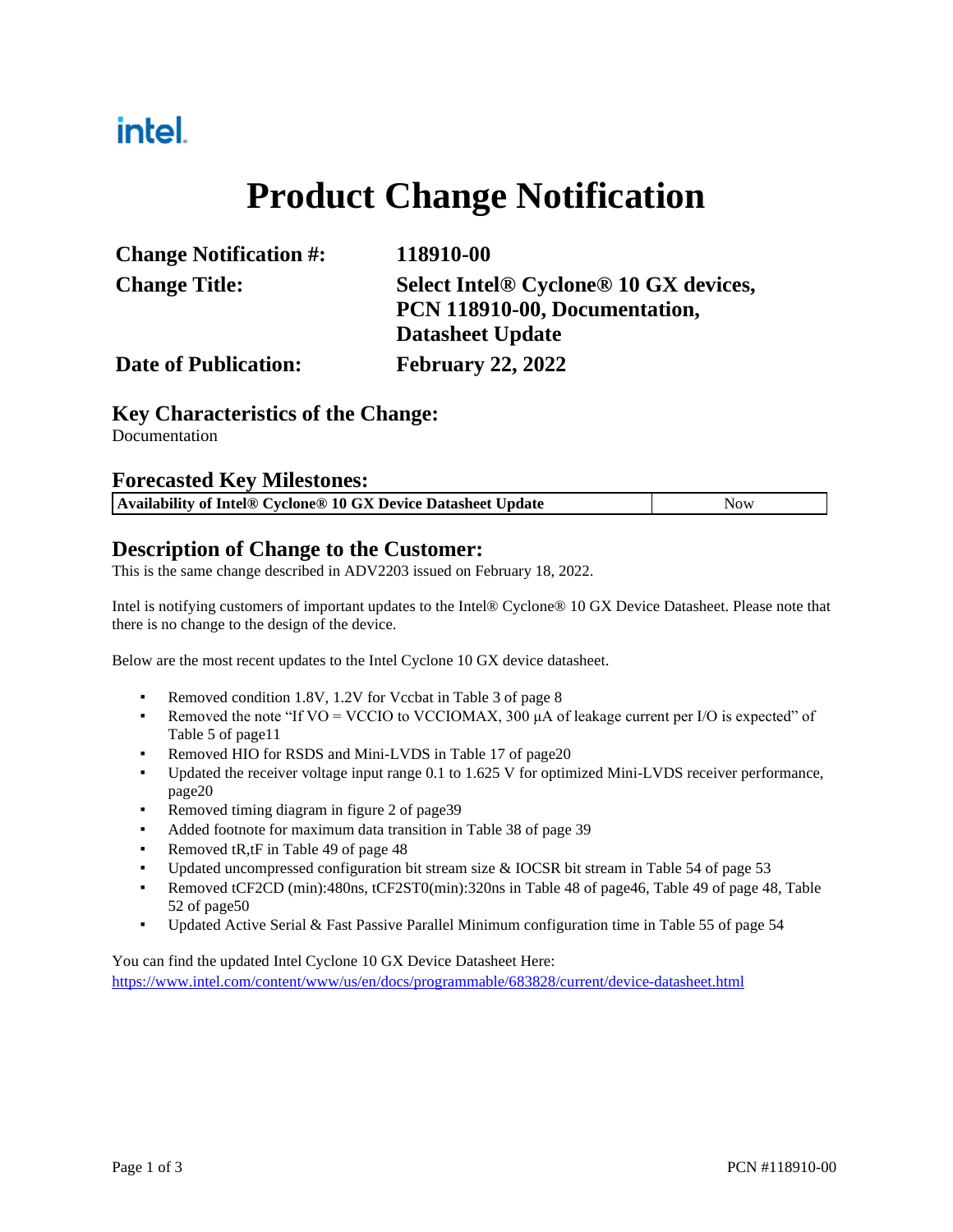### **Customer Impact of Change and Recommended Action:**

Customers are requested to review the change and determine the impact on their designs. Refer to the revision history of the datasheet for a complete list and history of updates.

For question or support, please contact your local Sales representative, or submit a question or request at the My Intel support page, log-in via: <https://www.intel.com/content/www/us/en/my-intel/fpga-sign-in.html>

### **Products Affected/Intel Ordering Codes:**

**The list of affected part numbers (OPNs) can be downloaded in Excel form:**  <https://www.intel.com/content/dam/www/programmable/us/en/pdfs/literature/pcn/adv2203-opn-list.xlsx>

## **PCN Revision History:**

| <b>Date of Revision:</b> | <b>Revision Number:</b> | <b>Reason:</b>           |
|--------------------------|-------------------------|--------------------------|
| February 22, 2022        | 00                      | Originally Published PCN |